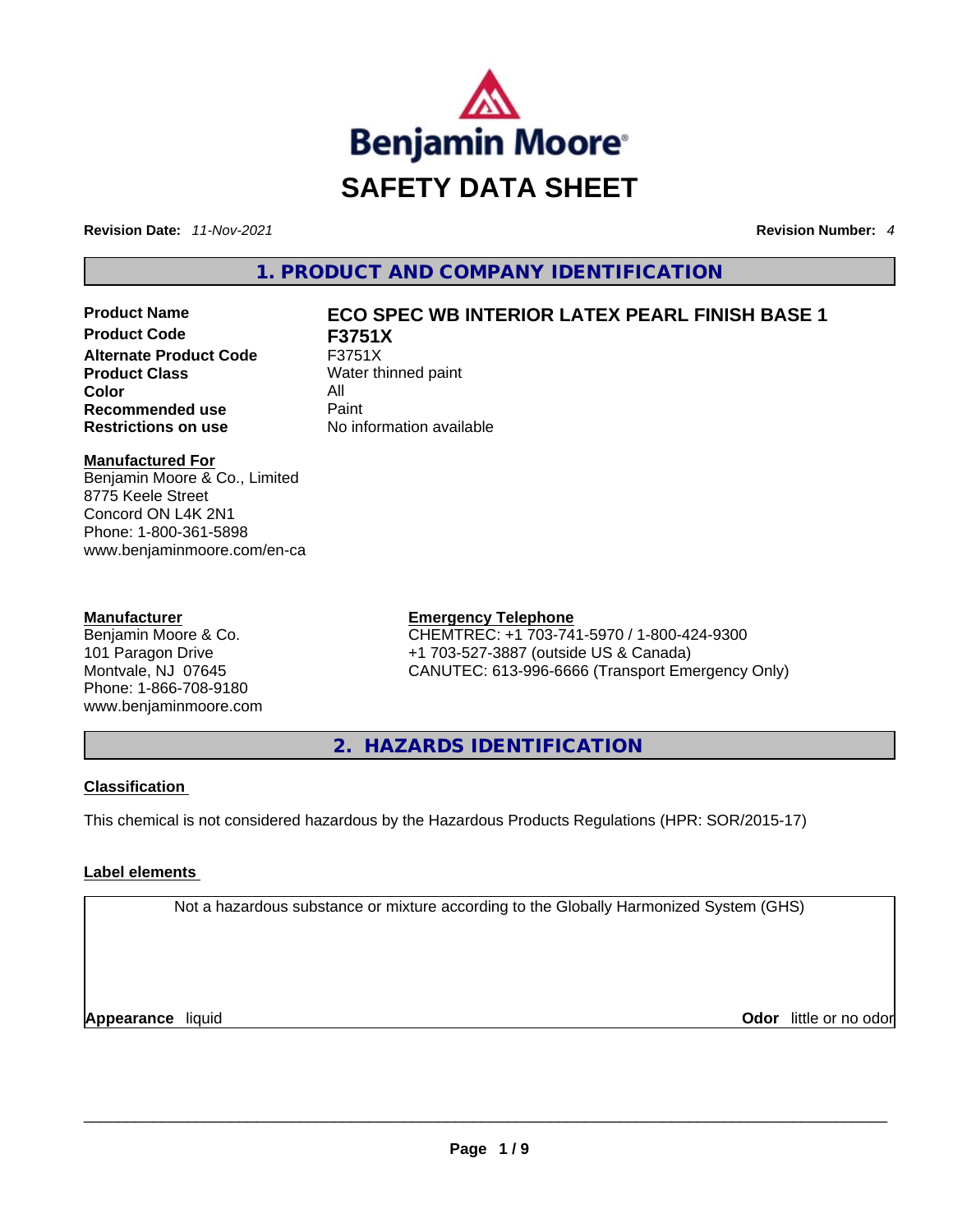## **Other information**

No information available

 **WARNING:** This product contains isothiazolinone compounds at levels of <0.1%. These substances are biocides commonly found in most paints and a variety of personal care products as a preservative. Certain individuals may be sensitive or allergic to these substances, even at low levels.

# **3. COMPOSITION INFORMATION ON COMPONENTS**

| <b>Chemical name</b>               | CAS No.    | Weight-%       | Hazardous Material<br>registry number<br>(HMIRA registry $#$ ) | Date HMIRA filed and<br>Information Review Act Idate exemption granted<br>(if applicable) |
|------------------------------------|------------|----------------|----------------------------------------------------------------|-------------------------------------------------------------------------------------------|
| Titanium dioxide                   | 13463-67-7 | $10 - 30%$     |                                                                |                                                                                           |
| Sodium C14-C16 olefin<br>sulfonate | 68439-57-6 | $0.1 - 0.25\%$ |                                                                |                                                                                           |

\*The exact percentage (concentration) of composition has been withheld as a trade secret

|                                                       | 4. FIRST AID MEASURES                                                                                                                        |  |
|-------------------------------------------------------|----------------------------------------------------------------------------------------------------------------------------------------------|--|
| <b>General Advice</b>                                 | No hazards which require special first aid measures.                                                                                         |  |
| <b>Eye Contact</b>                                    | Rinse thoroughly with plenty of water for at least 15<br>minutes and consult a physician.                                                    |  |
| <b>Skin Contact</b>                                   | Wash off immediately with soap and plenty of water while<br>removing all contaminated clothes and shoes.                                     |  |
| <b>Inhalation</b>                                     | Move to fresh air. If symptoms persist, call a physician.                                                                                    |  |
| Ingestion                                             | Clean mouth with water and afterwards drink plenty of<br>water. Consult a physician if necessary.                                            |  |
| <b>Most Important Symptoms/Effects</b>                | None known.                                                                                                                                  |  |
| <b>Notes To Physician</b>                             | Treat symptomatically.                                                                                                                       |  |
|                                                       | 5. FIRE-FIGHTING MEASURES                                                                                                                    |  |
| <b>Suitable Extinguishing Media</b>                   | Use extinguishing measures that are appropriate to local<br>circumstances and the surrounding environment.                                   |  |
| Protective equipment and precautions for firefighters | As in any fire, wear self-contained breathing apparatus<br>pressure-demand, MSHA/NIOSH (approved or equivalent)<br>and full protective gear. |  |
| <b>Specific Hazards Arising From The Chemical</b>     | Closed containers may rupture if exposed to fire or<br>extreme heat.                                                                         |  |
|                                                       |                                                                                                                                              |  |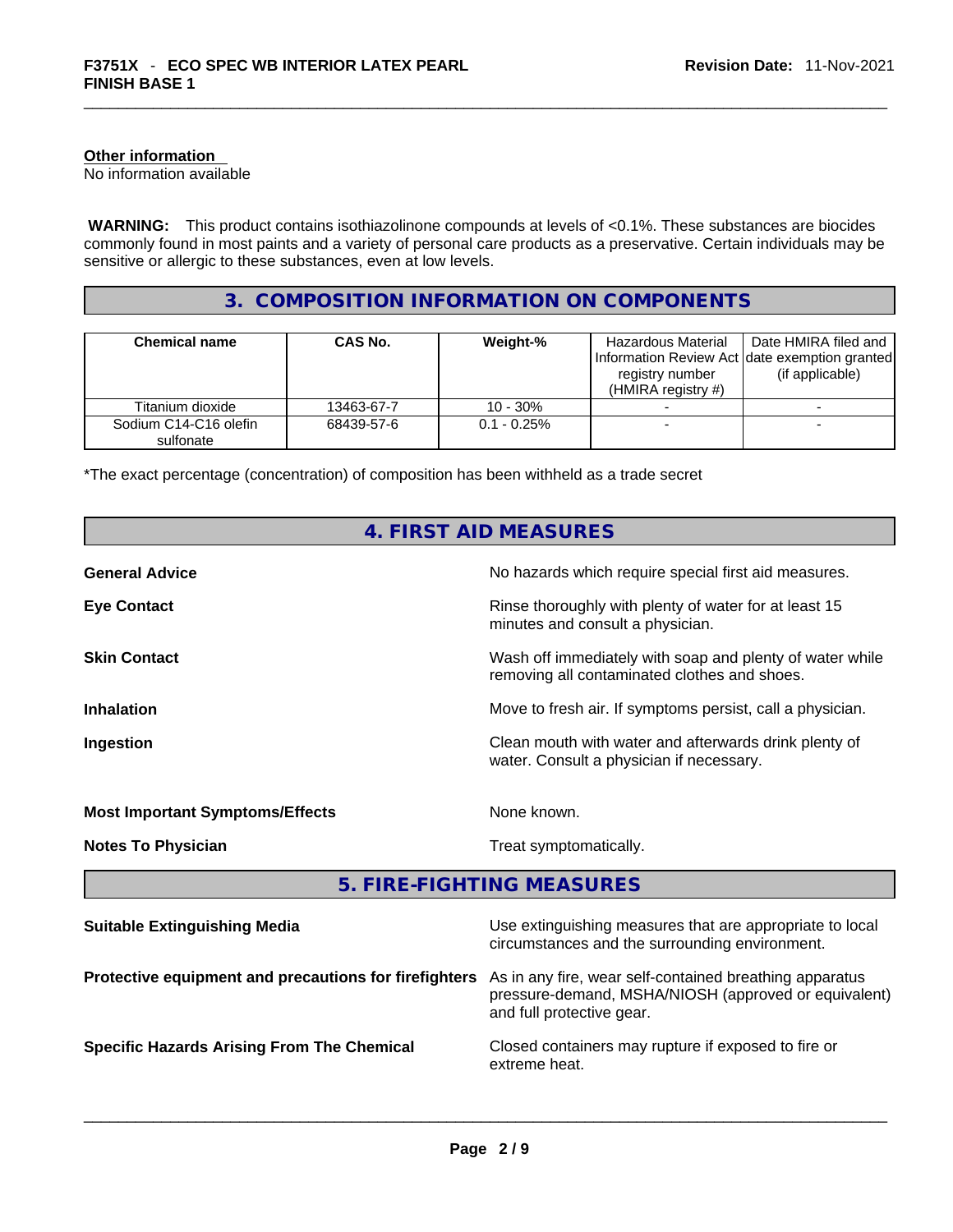| Sensitivity to mechanical impact                                                                   |                        | <b>No</b>                                          |                                |
|----------------------------------------------------------------------------------------------------|------------------------|----------------------------------------------------|--------------------------------|
| Sensitivity to static discharge                                                                    |                        | No.                                                |                                |
| <b>Flash Point Data</b><br>Flash point (°F)<br>Flash Point (°C)<br><b>Method</b>                   |                        | Not applicable<br>Not applicable<br>Not applicable |                                |
| <b>Flammability Limits In Air</b><br>Lower flammability limit:<br><b>Upper flammability limit:</b> |                        | Not applicable<br>Not applicable                   |                                |
| <b>NFPA</b><br>Health: 1                                                                           | <b>Flammability: 0</b> | <b>Instability: 0</b>                              | <b>Special:</b> Not Applicable |

# **NFPA Legend**

- 0 Not Hazardous
- 1 Slightly
- 2 Moderate
- 3 High
- 4 Severe

*The ratings assigned are only suggested ratings, the contractor/employer has ultimate responsibilities for NFPA ratings where this system is used.* 

*Additional information regarding the NFPA rating system is available from the National Fire Protection Agency (NFPA) at www.nfpa.org.* 

# **6. ACCIDENTAL RELEASE MEASURES**

| <b>Personal Precautions</b>      | Avoid contact with skin, eyes and clothing. Ensure<br>adequate ventilation.                          |
|----------------------------------|------------------------------------------------------------------------------------------------------|
| <b>Other Information</b>         | Prevent further leakage or spillage if safe to do so.                                                |
| <b>Environmental precautions</b> | See Section 12 for additional Ecological Information.                                                |
| <b>Methods for Cleaning Up</b>   | Soak up with inert absorbent material. Sweep up and<br>shovel into suitable containers for disposal. |

# **7. HANDLING AND STORAGE**

| <b>Handling</b>               | Avoid contact with skin, eyes and clothing. Avoid breathing<br>vapors, spray mists or sanding dust. In case of insufficient<br>ventilation, wear suitable respiratory equipment. |  |  |
|-------------------------------|----------------------------------------------------------------------------------------------------------------------------------------------------------------------------------|--|--|
| <b>Storage</b>                | Keep container tightly closed. Keep out of the reach of<br>children.                                                                                                             |  |  |
| <b>Incompatible Materials</b> | No information available                                                                                                                                                         |  |  |
|                               | 8. EXPOSURE CONTROLS/PERSONAL PROTECTION                                                                                                                                         |  |  |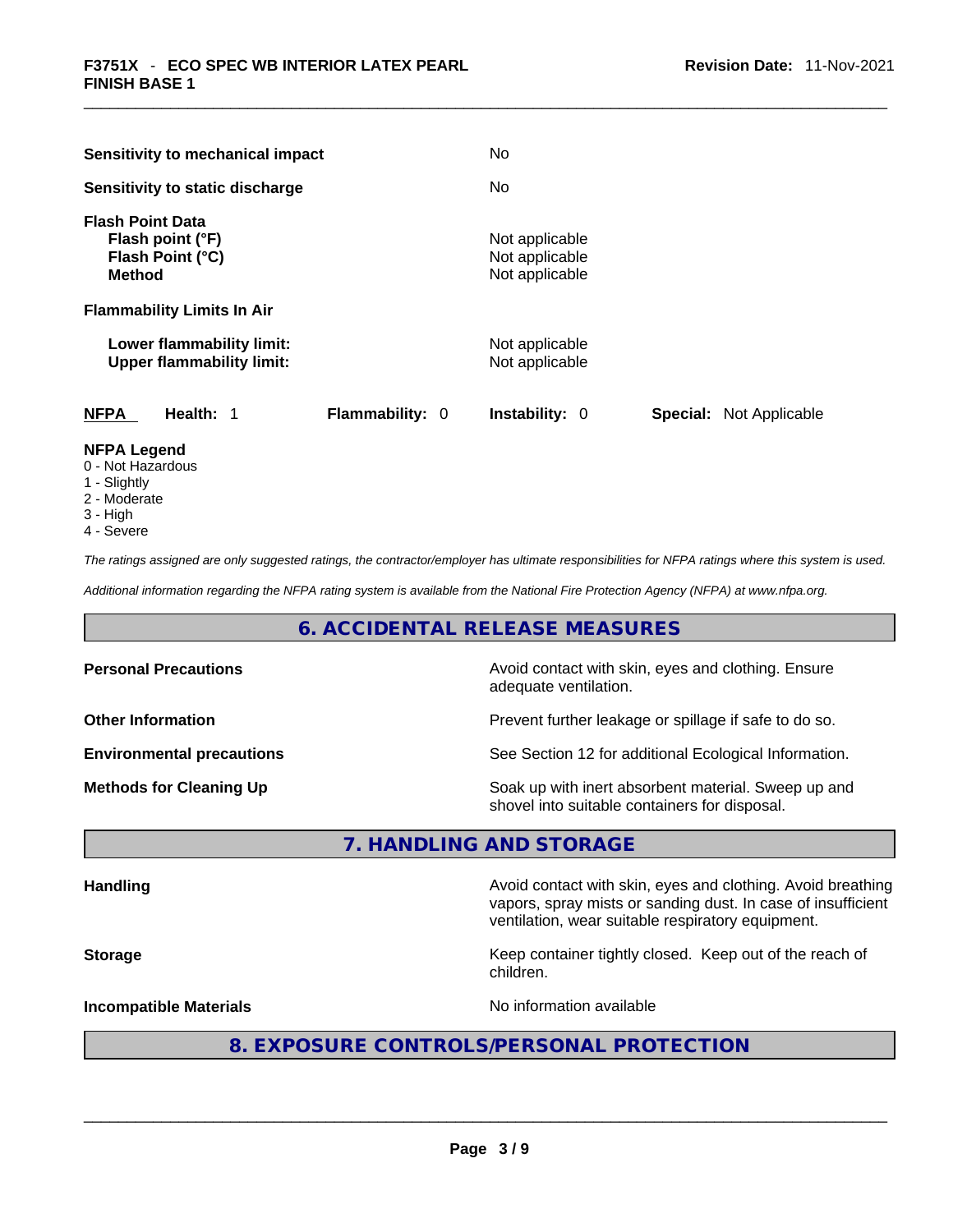## **Exposure Limits**

| <b>Chemical name</b> | <b>ACGIH TLV</b>         | Alberta                    | <b>British Columbia</b>                                | Ontario                                         | Quebec                                 |
|----------------------|--------------------------|----------------------------|--------------------------------------------------------|-------------------------------------------------|----------------------------------------|
| Titanium dioxide     | TWA: $10 \text{ mg/m}^3$ | 10 ma/m <sup>3</sup> - TWA | 10 mg/m $3$ - TWA<br>TWA<br>$3 \text{ ma/m}^3$ $^{-1}$ | <b>TWA</b><br>10 mg/m <sup>3</sup> - $\sqrt{ }$ | <b>TWAEV</b><br>10 mg/m <sup>3</sup> - |

**Legend**

ACGIH - American Conference of Governmental Industrial Hygienists Alberta - Alberta Occupational Exposure Limits

British Columbia - British Columbia Occupational Exposure Limits

Ontario - Ontario Occupational Exposure Limits

Quebec - Quebec Occupational Exposure Limits

N/E - Not established

# **Personal Protective Equipment**

# **Engineering Measures Ensure** Ensure adequate ventilation, especially in confined areas.

**Eye/Face Protection Safety glasses with side-shields. Skin Protection Protection Protective gloves and impervious clothing. Respiratory Protection In case of insufficient ventilation wear suitable respiratory** equipment.

**Hygiene Measures Avoid contact with skin, eyes and clothing. Remove and Avoid contact with skin, eyes and clothing. Remove and Avoid contact with skin, eyes and clothing. Remove and** wash contaminated clothing before re-use. Wash thoroughly after handling.

# **9. PHYSICAL AND CHEMICAL PROPERTIES**

**Appearance** liquid **Odor** little or no odor **Odor Threshold No information available Density (Ibs/gal)** 10.5 - 10.9<br> **Specific Gravity** 1.26 - 1.30 **Specific Gravity pH bH 1 Viscosity (cps) Viscosity (cps) No information available Solubility(ies)** No information available **Water solubility**  No information available **Evaporation Rate No information available No information available Vapor pressure No information available Vapor density No information available No** information available **Wt. % Solids** 50 - 60 **Vol. % Solids** 35 - 45 **Wt. % Volatiles** 40 - 50 **Vol. % Volatiles** 55 - 65 **VOC Regulatory Limit (g/L)** 0 **Boiling Point (°F)** 212 **Boiling Point (°C)** 100<br> **Preezing point (°F)** 100<br>
22 **Freezing point (°F) Freezing Point (°C)** 0 **Flash point (°F)**<br> **Flash Point (°C)**<br> **Flash Point (°C)**<br> **C Flash Point (°C) Method** Not applicable **Flammability (solid, gas)** Not applicable<br> **Upper flammability limit:** Not applicable **Upper flammability limit:** Not applicable \_\_\_\_\_\_\_\_\_\_\_\_\_\_\_\_\_\_\_\_\_\_\_\_\_\_\_\_\_\_\_\_\_\_\_\_\_\_\_\_\_\_\_\_\_\_\_\_\_\_\_\_\_\_\_\_\_\_\_\_\_\_\_\_\_\_\_\_\_\_\_\_\_\_\_\_\_\_\_\_\_\_\_\_\_\_\_\_\_\_\_\_\_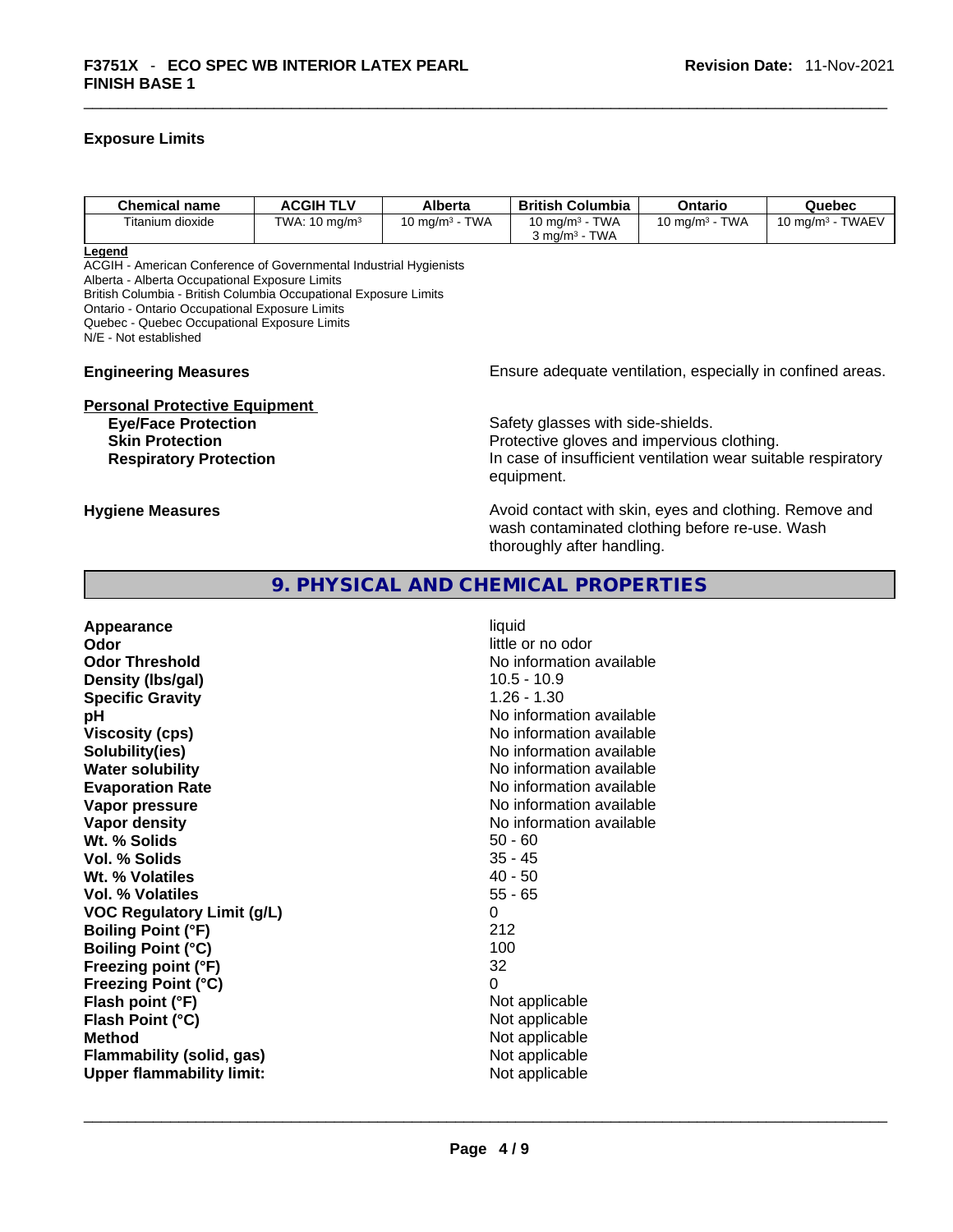**Lower flammability limit:**<br> **Autoignition Temperature (°F)**<br>
Mo information available **Autoignition Temperature (°F)**<br> **Autoignition Temperature (°C)** No information available **Autoignition Temperature (°C)**<br> **Decomposition Temperature (°F)** No information available **Decomposition Temperature (°F) Decomposition Temperature (°C)**<br> **Partition coefficient**<br> **Partition coefficient**<br> **No** information available

**No information available** 

# **10. STABILITY AND REACTIVITY**

| <b>Reactivity</b>                         | Not Applicable                           |
|-------------------------------------------|------------------------------------------|
| <b>Chemical Stability</b>                 | Stable under normal conditions.          |
| <b>Conditions to avoid</b>                | Prevent from freezing.                   |
| <b>Incompatible Materials</b>             | No materials to be especially mentioned. |
| <b>Hazardous Decomposition Products</b>   | None under normal use.                   |
| <b>Possibility of hazardous reactions</b> | None under normal conditions of use.     |

# **11. TOXICOLOGICAL INFORMATION**

## **Product Information Information on likely routes of exposure**

**Principal Routes of Exposure Exposure** Eye contact, skin contact and inhalation.

**Acute Toxicity<br>Product Information** 

**No information available** 

# **<u>Symptoms related to the physical, chemical and toxicological characteristics</u>**

**Symptoms Symptoms No information available** 

# **Delayed and immediate effects as well as chronic effects from short and long-term exposure**

| Eye contact                   | May cause slight irritation                                                                                     |
|-------------------------------|-----------------------------------------------------------------------------------------------------------------|
| <b>Skin contact</b>           | Substance may cause slight skin irritation. Prolonged or<br>repeated contact may dry skin and cause irritation. |
| <b>Inhalation</b>             | May cause irritation of respiratory tract.                                                                      |
| Ingestion                     | Ingestion may cause gastrointestinal irritation, nausea,<br>vomiting and diarrhea.                              |
| <b>Sensitization</b>          | No information available.                                                                                       |
| <b>Neurological Effects</b>   | No information available.                                                                                       |
| <b>Mutagenic Effects</b>      | No information available.                                                                                       |
| <b>Reproductive Effects</b>   | No information available.                                                                                       |
| <b>Developmental Effects</b>  | No information available.                                                                                       |
| <b>Target organ effects</b>   | No information available.                                                                                       |
| <b>STOT - single exposure</b> | No information available.                                                                                       |
| STOT - repeated exposure      | No information available.                                                                                       |
|                               |                                                                                                                 |
|                               |                                                                                                                 |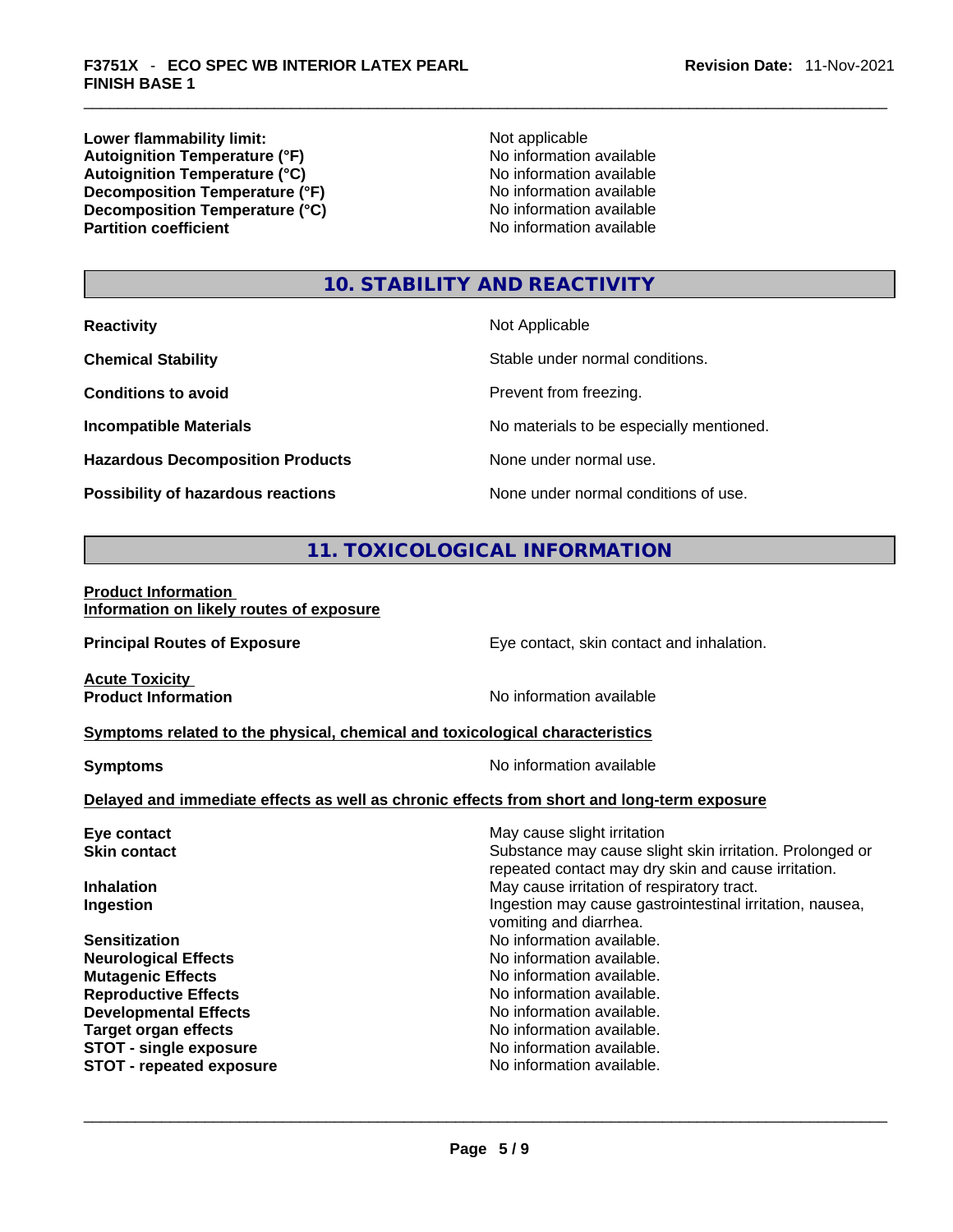**Other adverse effects No information available.** No information available. Aspiration Hazard **Aspiration Hazard No information available.** 

## **Numerical measures of toxicity**

**The following values are calculated based on chapter 3.1 of the GHS document**

| ATEmix (oral)   | 46076 mg/kg  |
|-----------------|--------------|
| ATEmix (dermal) | 182906 mg/kg |

#### **Component Information**

| Chemical name                   | Oral LD50            | Dermal LD50            | Inhalation LC50     |
|---------------------------------|----------------------|------------------------|---------------------|
| Titanium dioxide                | > 10000 mg/kg (Rat)  |                        |                     |
| 13463-67-7                      |                      |                        |                     |
| Sodium C14-C16 olefin sulfonate | $= 2220$ mg/kg (Rat) | $> 740$ mg/kg (Rabbit) | > 52 mg/L (Rat) 4 h |
| 68439-57-6                      |                      |                        |                     |

## **Chronic Toxicity**

#### **Carcinogenicity**

*The information below indicates whether each agency has listed any ingredient as a carcinogen:.* 

| <b>Chemical name</b>          | <b>IARC</b>                         | <b>NTP</b> |
|-------------------------------|-------------------------------------|------------|
|                               | $2B -$<br>Possible Human Carcinogen |            |
| <sup>I</sup> Titanium dioxide |                                     |            |

• Although IARC has classified titanium dioxide as possibly carcinogenic to humans (2B), their summary concludes: "No significant exposure to titanium dioxide is thought to occur during the use of products in which titanium dioxide is bound to other materials, such as paint."

#### **Legend**

IARC - International Agency for Research on Cancer NTP - National Toxicity Program OSHA - Occupational Safety & Health Administration

**12. ECOLOGICAL INFORMATION** 

# **Ecotoxicity Effects**

The environmental impact of this product has not been fully investigated.

# **Product Information**

#### **Acute Toxicity to Fish** No information available

# **Acute Toxicity to Aquatic Invertebrates**

No information available

**Acute Toxicity to Aquatic Plants**

No information available<br>  $\blacksquare$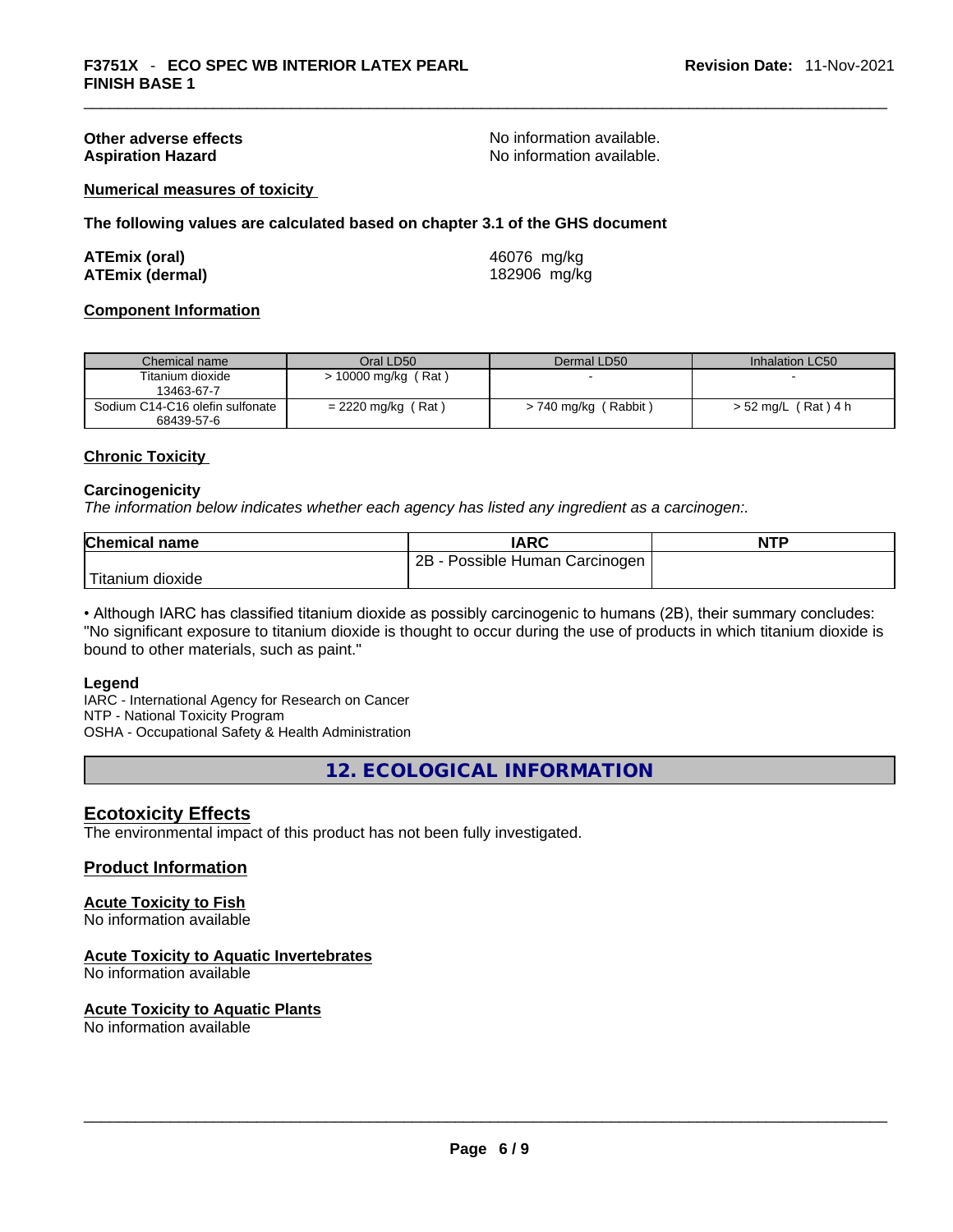# **Persistence / Degradability**

No information available.

#### **Bioaccumulation**

There is no data for this product.

# **Mobility in Environmental Media**

No information available.

#### **Ozone**

No information available

# **Component Information**

# **Acute Toxicity to Fish**

Titanium dioxide  $LC50:$  > 1000 mg/L (Fathead Minnow - 96 hr.)

## **Acute Toxicity to Aquatic Invertebrates**

No information available

#### **Acute Toxicity to Aquatic Plants**

No information available

**13. DISPOSAL CONSIDERATIONS** 

**Waste Disposal Method** Dispose of in accordance with federal, state, provincial, and local regulations. Local requirements may vary, consult your sanitation department or state-designated environmental protection agency for more disposal options.

**14. TRANSPORT INFORMATION** 

**TDG** Not regulated

**ICAO / IATA** Not regulated

**IMDG / IMO** Not regulated

# **15. REGULATORY INFORMATION**

# **International Inventories**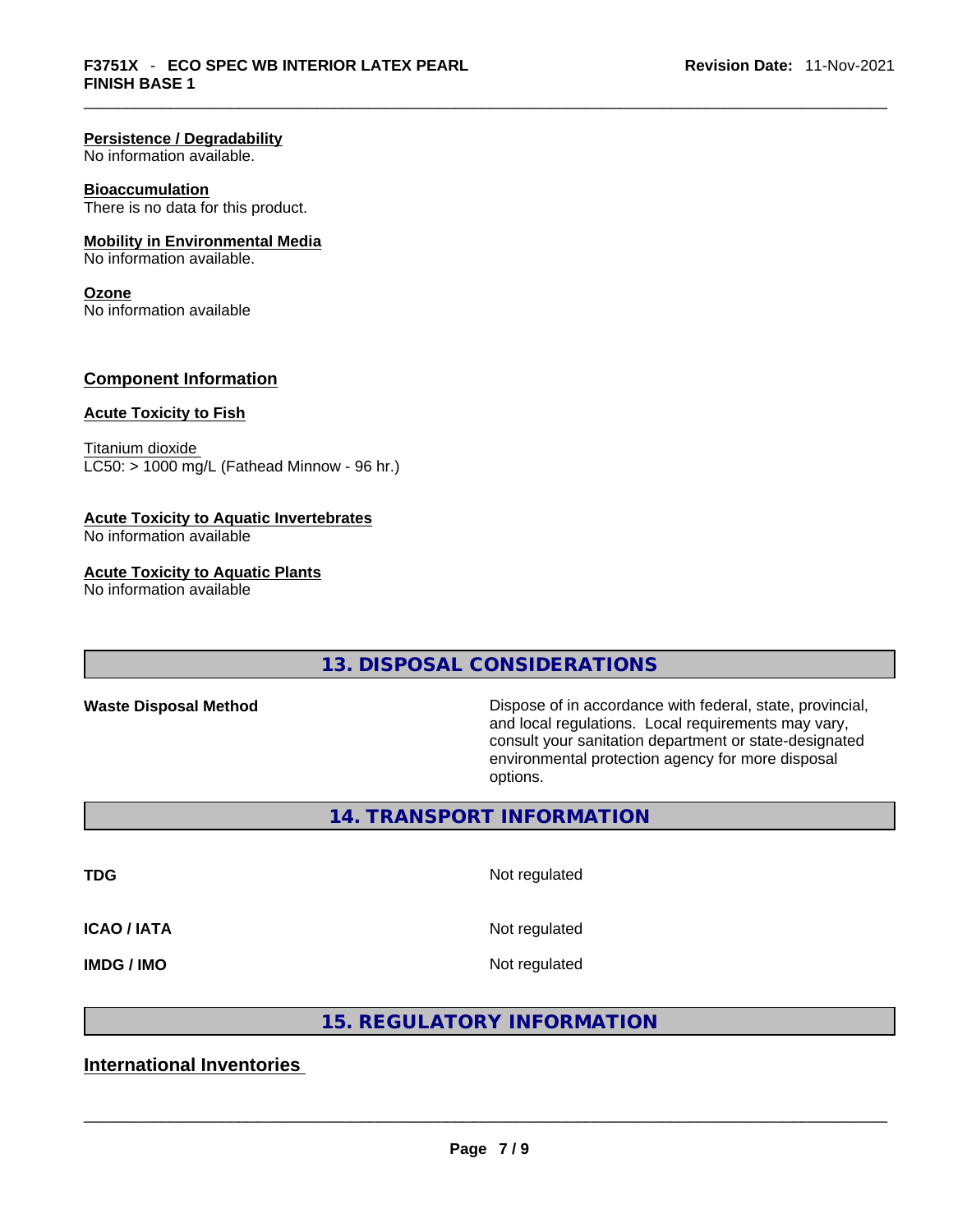| <b>TSCA: United States</b> | Yes - All components are listed or exempt. |
|----------------------------|--------------------------------------------|
| <b>DSL: Canada</b>         | Yes - All components are listed or exempt. |

# **National Pollutant Release Inventory (NPRI)**

## **NPRI Parts 1- 4**

This product contains the following Parts 1-4 NPRI chemicals:

*None*

**NPRI Part 5**

This product contains the following NPRI Part 5 Chemicals:

*None*

### **WHMIS Regulatory Status**

This product has been classified in accordance with the hazard criteria of the Hazardous Products Regulations (HPR) and the SDS contains all the information required by the HPR.

| <b>16. OTHER INFORMATION</b>                                  |                                                    |                                                                                                                               |                      |                                                                                                                                                                                                                                                                                                                                                                                                                                             |  |
|---------------------------------------------------------------|----------------------------------------------------|-------------------------------------------------------------------------------------------------------------------------------|----------------------|---------------------------------------------------------------------------------------------------------------------------------------------------------------------------------------------------------------------------------------------------------------------------------------------------------------------------------------------------------------------------------------------------------------------------------------------|--|
| HMIS -                                                        | Health: 1                                          | Flammability: 0                                                                                                               | <b>Reactivity: 0</b> | PPE: -                                                                                                                                                                                                                                                                                                                                                                                                                                      |  |
| <b>HMIS Legend</b><br>0 - Minimal Hazard<br>1 - Slight Hazard |                                                    |                                                                                                                               |                      |                                                                                                                                                                                                                                                                                                                                                                                                                                             |  |
| 2 - Moderate Hazard                                           |                                                    |                                                                                                                               |                      |                                                                                                                                                                                                                                                                                                                                                                                                                                             |  |
| 3 - Serious Hazard                                            |                                                    |                                                                                                                               |                      |                                                                                                                                                                                                                                                                                                                                                                                                                                             |  |
| 4 - Severe Hazard<br>* - Chronic Hazard                       |                                                    |                                                                                                                               |                      |                                                                                                                                                                                                                                                                                                                                                                                                                                             |  |
|                                                               | present under the actual normal conditions of use. | X - Consult your supervisor or S.O.P. for "Special" handling instructions.                                                    |                      | Note: The PPE rating has intentionally been left blank. Choose appropriate PPE that will protect employees from the hazards the material will                                                                                                                                                                                                                                                                                               |  |
|                                                               |                                                    | registered trade and service mark of the NPCA. HMIS® materials may be purchased exclusively from J. J. Keller (800) 327-6868. |                      | Caution: HMIS® ratings are based on a 0-4 rating scale, with 0 representing minimal hazards or risks, and 4 representing significant hazards or<br>risks. Although HMIS® ratings are not required on MSDSs under 29 CFR 1910.1200, the preparer, has chosen to provide them. HMIS® ratings are<br>to be used only in conjunction with a fully implemented HMIS® program by workers who have received appropriate HMIS® training. HMIS® is a |  |
| <b>WARNING!</b>                                               |                                                    |                                                                                                                               |                      | If you scrape, sand, or remove old paint, you may release lead dust. LEAD IS TOXIC. EXPOSURE<br>TO LEAD DUST CAN CAUSE SERIOUS ILLNESS, SUCH AS BRAIN DAMAGE, ESPECIALLY IN CHILDREN.<br>PREGNANT WOMEN SHOULD ALSO AVOID EXPOSURE. Wear a NIOSH approved respirator to control lead<br>exposure. Clean up carefully with a HEPA vacuum and a wet mop. Before you start, find out how to protect yourself                                   |  |

and your family by logging onto Health Canada at

http://www.hc-sc.gc.ca/ewh-semt/contaminants/lead-plomb/asked\_questions-questions\_posees-eng.php.

**Prepared By Product Stewardship Department** Benjamin Moore & Co.